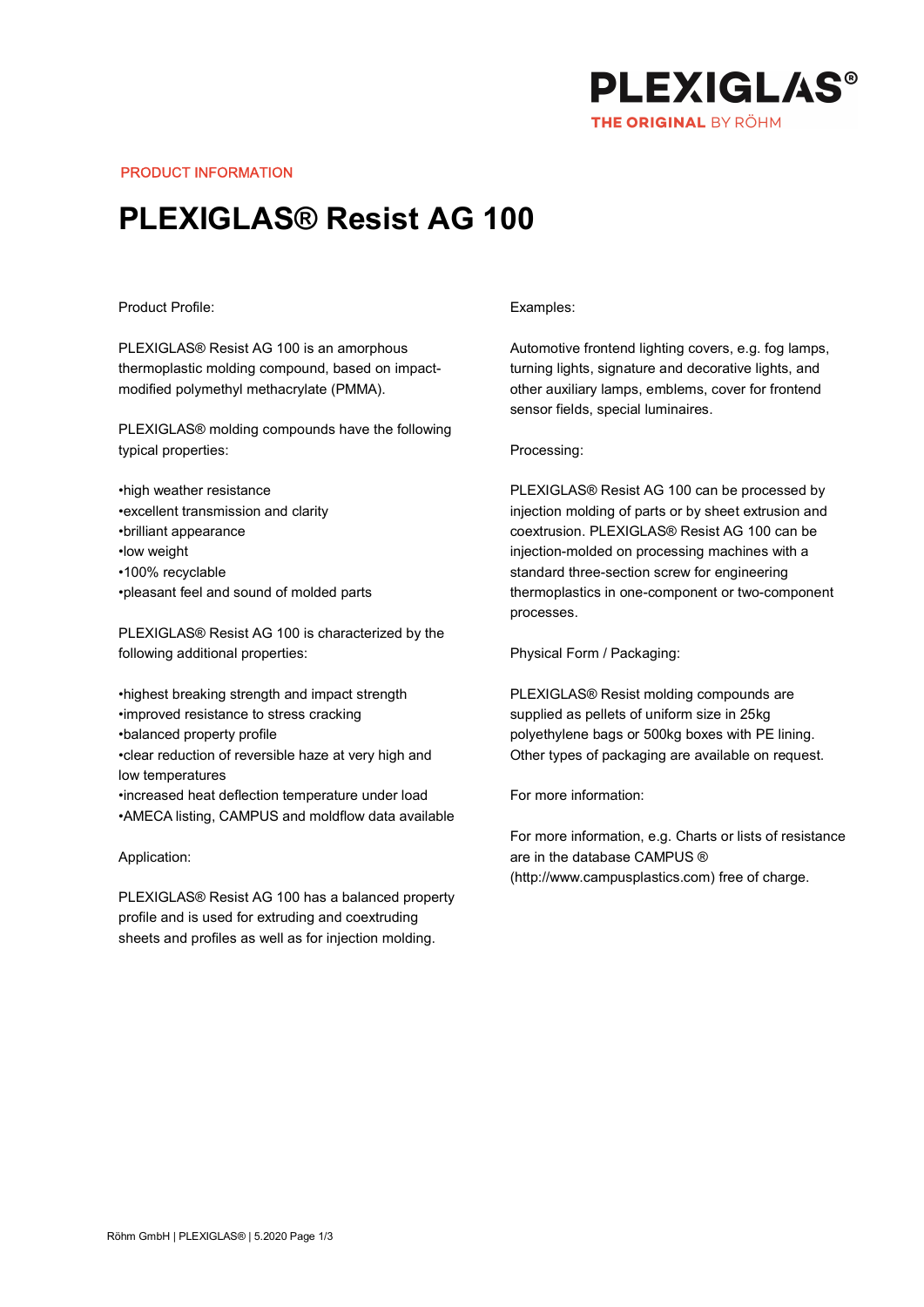# Properties:

|                                          | <b>Parameter</b>   | <b>Unit</b>          | <b>Standard</b> | <b>PLEXIGLAS® Resist AG</b><br>100 |
|------------------------------------------|--------------------|----------------------|-----------------|------------------------------------|
| <b>Mechanical Properties</b>             |                    |                      |                 |                                    |
| <b>Tensile Modulus</b>                   | $1$ mm/min         | MPa                  | <b>ISO 527</b>  | 2200                               |
| <b>Yield Stress</b>                      | 50 mm/min          | MPa                  | <b>ISO 527</b>  | 55                                 |
| <b>Yield Strain</b>                      | 50 mm/min          | $\%$                 | <b>ISO 527</b>  | 5                                  |
| Nominal Strain @ Break                   |                    | $\%$                 | <b>ISO 527</b>  | 45                                 |
| Charpy Impact Strength                   | $23^{\circ}$ C     | kJ/m <sup>2</sup>    | ISO 179/1eU     | 120                                |
| <b>Thermal Properties</b>                |                    |                      |                 |                                    |
| Vicat Softening Temperature              | B/50               | °C                   | <b>ISO 306</b>  | 105                                |
| <b>Glass Transition Temperature</b>      |                    | °C                   | ISO 11357       | 112                                |
| Temp. of Deflection under Load           | 0.45 MPa           | $^{\circ}$ C         | <b>ISO 75</b>   | 105                                |
| Temp. of Deflection under Load           | 1.8 MPa            | °C                   | <b>ISO 75</b>   | 100                                |
| Coeff. of Linear Therm. Expansion        | $0 - 50^{\circ}$ C | $E-5$ / $\mathrm{K}$ | ISO 11359       | 11                                 |
| Flammability UL 94                       | $1.5 \text{ mm}$   | Class                | IEC 60695-11-10 | HB                                 |
| <b>Rheological Properties</b>            |                    |                      |                 |                                    |
| Melt Volume Rate, MVR                    | 230°C / 3.8kg      | $cm3/10$ min         | <b>ISO 1133</b> | 1.1                                |
| <b>Optical Properties</b>                | $d=3$ mm           |                      |                 |                                    |
| Luminous transmittance                   | D65                | $\frac{0}{0}$        | ISO 13468-2     | 91                                 |
| Haze                                     |                    | %                    | ASTM D1003      | 0.7                                |
| Refractive Index                         | 589nm/23°C         |                      | <b>ISO 489</b>  | 1.49                               |
| <b>Other Properties</b>                  |                    |                      |                 |                                    |
| Density                                  |                    | g/cm <sup>3</sup>    | <b>ISO 1183</b> | 1.16                               |
| Water Absorption in Water                | saturation, 23°C   | $\frac{0}{0}$        | <b>ISO 62</b>   | 1.5                                |
| <b>Humidity Absorption</b>               | 23°C / 50%         | $\%$                 | <b>ISO 62</b>   | 0.5                                |
| <b>Recommended Processing Conditions</b> |                    |                      |                 |                                    |
| <b>Predrying Temperature</b>             |                    | °C                   |                 | $70 - 80$                          |
| Predrying Time in Desiccant-Type Drier   |                    | h                    |                 | $3 - 4$                            |
| Melt Temperature                         |                    | °C                   |                 | 235 - 270                          |
| Mold Temperature (Injection Molding)     |                    | °C                   |                 | $60 - 80$                          |
| Die Temperature (Extrusion)              |                    | °C                   |                 | 240                                |

All listed technical data are typical values intended for your guidance. They are given without obligation and do not constitute a materials specification.